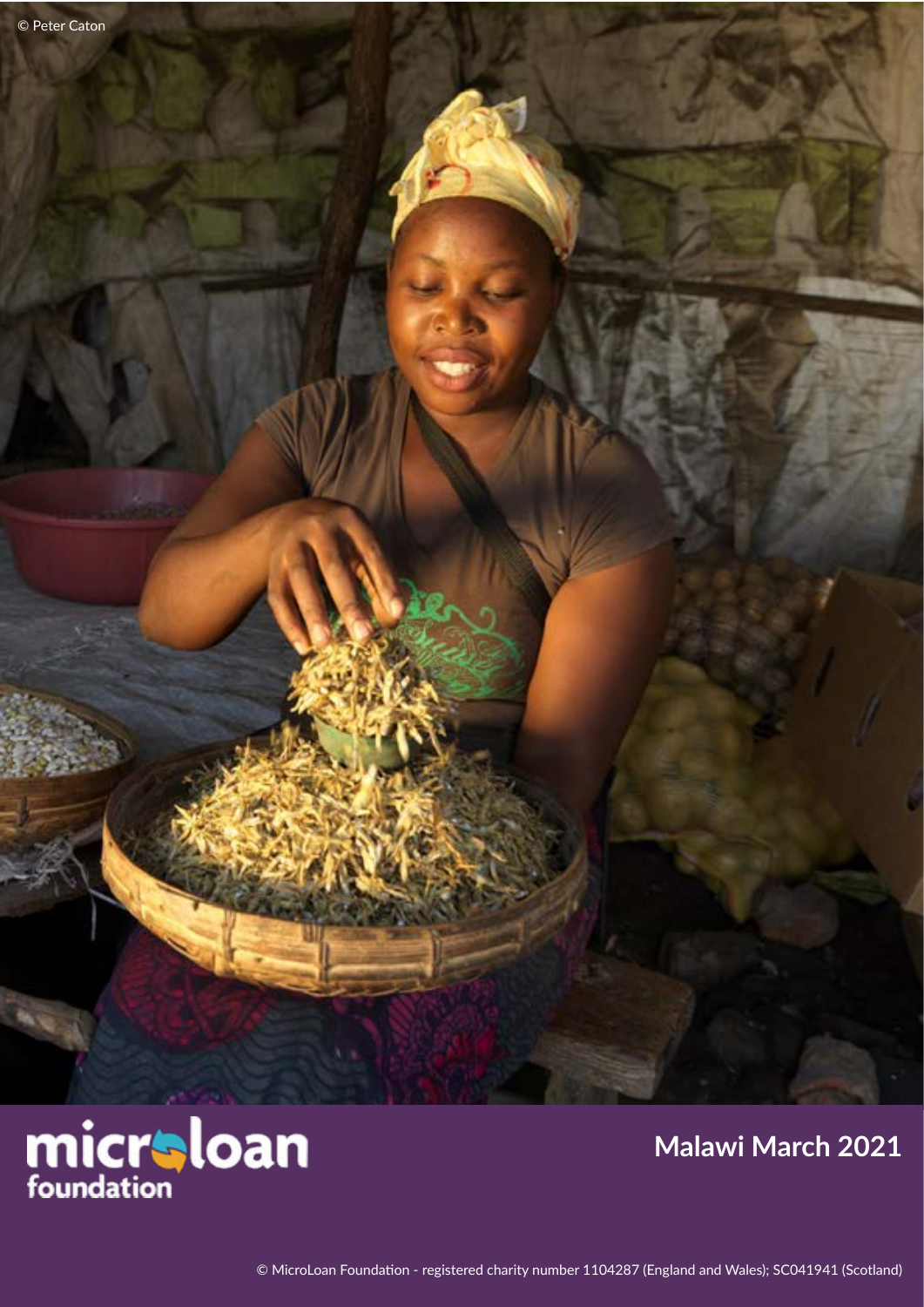# **MicroLoan Foundation Malawi**

# **Leadership Team**

### **Bisani Banda Chief Financial Officer**

Bisani is responsible for leading the implementation processes of the organisation's strategies aimed at achieving MicroLoan Foundation's goals. He possess a wealth of over twelve years work experience in finance, four of which have been in microfinance. He first joined MLF in 2015 as an Accountant before becoming the Chief Finance Officer in 2016.

MLF Malawi works towards achieving a long-term outcome that permits poor rural women to cope better with the challenges and stresses they face. MLF Malawi monitor activities and progress towards social and economic goals for their beneficiaries using rigorous and globally recognised systems. Their Social Performance Management model is often cited as an example of best practice, and is recognised by TrueLift, a global initiative pushing for accountability and learning in pro-poor programmes.

## **Social Performance Management**



### **Chief Operating Officer**

Joseph is responsible for strategically developing our operations and supporting the strategic initiatives of the Board of Trustees and Executive Management Team.

# micraloan foundation

**Malawi March 2021**

# micraloan foundation

MicroLoan Foundation Malawi (MLF Malawi) is where MicroLoan Foundation started its operations back in 2002. Malawi currently ranks 174 in the Human Development Index reflecting the depth of poverty that MLF Malawi's clients face. Operations in Malawi focus on serving the under reached in rural communities across 17 branches.

MLF Malawi provides loans and ongoing business and financial literacy training to clients across its 17 branches, two of which are new branches in Q1 2021. Agricultural input loans are also offered to our clients in Ntcheu, Kasungu, Dedza and Mchinji.

The loan book outstanding at the end of Q1 2021 was \$2,154,910 and MLF Malawi had a total of 26,283 clients.

# **Key Products and Services**



This is to provide clients with ongoing support on any operational issues. It is monitored monthly to analyse any common issues coming from clients.

### **Financial literacy and**   $\cdot$ **business training**

**2** Saulos has a strong background in project management, financial management, operations management and business development, acquired through working with different organizations including the British Council and the United Nations Development Program.

MLF Malawi offer pre and post loan disbursement training modules which aim to help clients understand the purpose of the loans and ensure they are equipped to run and manage their businesses. Training modules include: market research, profit analysis, budgeting and the importance of savings. All training is taught through song, dance and role play due to high illiteracy rates.

This product has a flat interest rate of 6% per month. It is designed to support women intending to start small businesses or to provide additional capital to those that are already in business. No collateral is required.

## **Four - six month business loan**



In addition to loans, MLF Malawi facilitates savings among clients. As a non-deposit taking organisation, the clients are linked to third party providers for savings accounts. These savings are available to withdraw at any time required, with consent from the group.

The eight month agriculture loan is mostly used by the Nkhotakota branch for clients who grow rice. It takes longer to grow, yield, process and sell rice than crops like maize and soya. It has a grace period of four months and four bullet payments with a 5% interest rate.

This agricultural loan is offered to clients who grow crops such as maize and soya beans during the rainy season and take business loans during the dry season. Soya rotates well with maize and offers nutritional value to women and their families. Seven month agricultural loans have a 5.5% interest rate per month.





## **Seven month agriculture loan: soya and maize**

### **Randall Williams**

#### **Chief Executive Officer**

With over 18 years of leadership experience in banking, mobile payments and programme development, Randall brings a wealth of knowledge and expertise to the role.

Randall obtained his bachelor's degree in Management Studies and Economics from the University of the West Indies (Jamaica), and holds a Masters in Finance from the University of London (UK). He also recently completed an Executive Certificate in Financial Inclusion from Harvard University (USA).

### **Saulos Mjojo Mhlanga Head of Shared Services**

## **Malawi March 2021**





The irrigation loan runs for seven months with an interest rate of 6%. It has a grace period of four months and finishes with three bullet payments. The loan is intended for clients, primarily in Ntcheu, Dowa and Ntchisi branches, who grow cash crops such as Irish potatoes all year round.

## **Cheka seed product**

This product is for clients in Ntchisi who are members of a co-operative known as Cheka, which is involved in the seed multiplication of soy bean and groundnuts. The loan term is seven months and the interest rate is 6%. The loan repayment is done in one bulk payment at the end of the seven months once the yield has been processed and sold to the buyer.